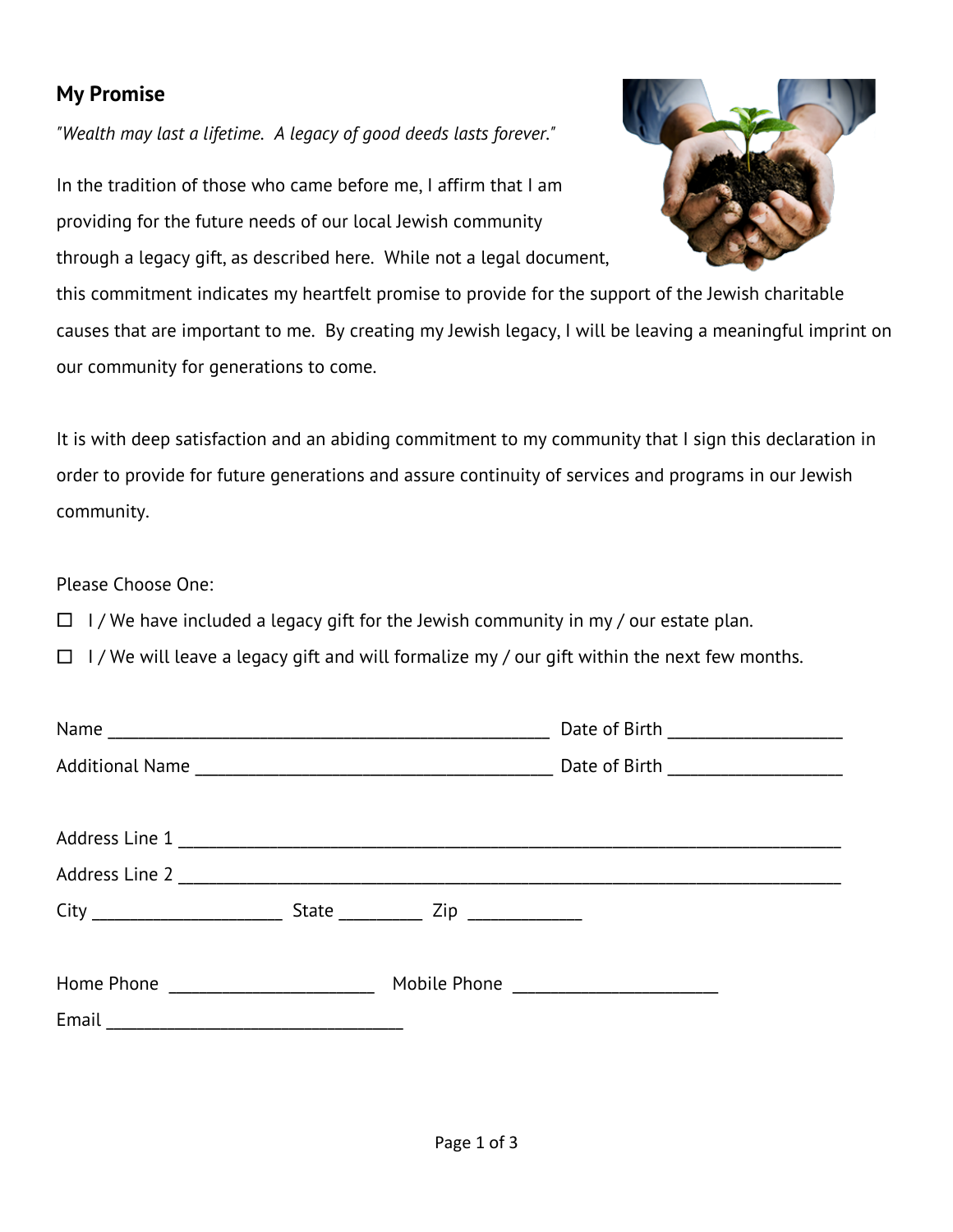It is my / our desire that the following partner organization(s) benefit from my / our gift:

- $\Box$  Chabad of Greater Somerset County (Basking Ridge, NJ)
- $\square$  Congregation B'nai Israel (Basking Ridge, NJ)
- $\square$  Congregation Kehilat Shalom (Belle Mead, NJ)
- $\Box$  Flemington Jewish Community Center (Flemington, NJ)
- $\square$  Jewish Center of Northwest Jersey (Washington, NJ)
- $\Box$  Jewish Family Service of Somerset, Hunterdon, and Warren Counties
- $\Box$  Jewish Federation of Somerset, Hunterdon, and Warren Counties
- $\Box$  Or Chadash (Flemington, NJ)
- $\Box$  Shimon and Sara Birnbaum Jewish Community Center (Bridgewater, NJ)
- $\Box$  JCC Camp Ruach (Bridgewater, NJ)
- $\Box$  Temple Beth-El (Hillsborough, NJ)
- $\Box$  Temple Sholom (Bridgewater, NJ)
- £ Other: \_\_\_\_\_\_\_\_\_\_\_\_\_\_\_\_\_\_\_\_\_\_\_\_\_\_\_\_\_\_\_\_\_\_\_\_\_\_

My / our gift to the Jewish community will be completed through a...

- $\Box$  Bequest in my / our will(s)
- $\square$  Beneficiary designation in an IRA / other retirement plan
- $\square$  Cash
- $\square$  Charitable Gift Annuity
- $\square$  Charitable Remainder Trust
- $\square$  Distribution from my / our Trust
- $\square$  Donor Advised Fund at the Jewish Community Foundation of Greater Mercer
- □ Other Donor Advised Fund
- $\square$  Gift of real estate, securities, or other property
- $\square$  Gift of Life Insurance
- £ Other: \_\_\_\_\_\_\_\_\_\_\_\_\_\_\_\_\_\_\_\_\_\_\_\_\_\_\_\_\_\_\_\_\_\_\_\_\_\_